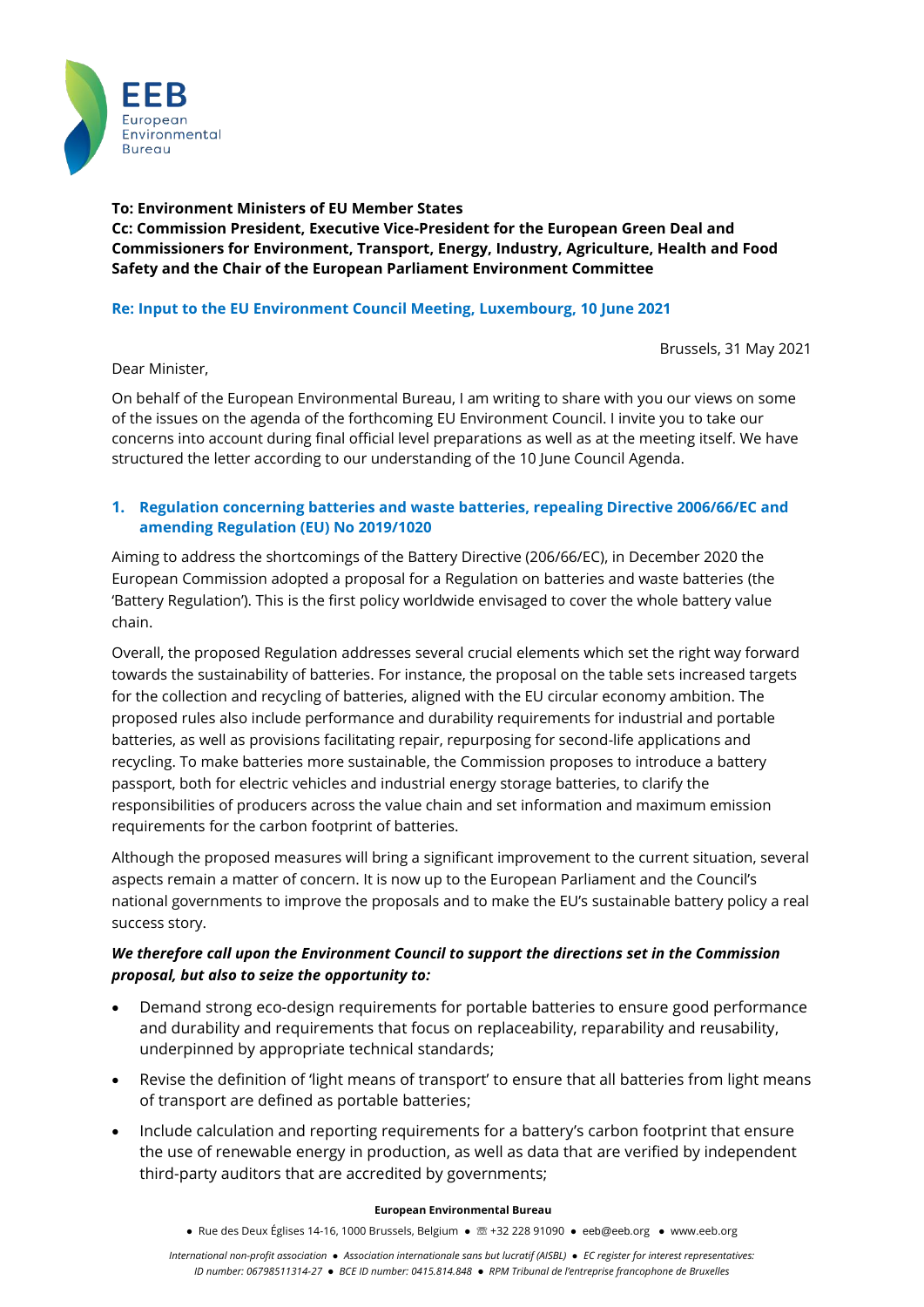

- Ensure the swift development of the methodology for the calculation of recycled content in the production of batteries, to be extended also to portable and primary batteries;
- Demand levies on the use of disposable batteries, in preparation of their phase-out, with a view to promoting devices that can use a power cable or a rechargeable battery instead;
- Require obligations regarding the provision of information targeting the supplier/producer and consumers;
- Call for higher collection targets, in particular 85% for portable batteries from 2030 and 90% for light means of transport from 2025, as well as for incentives for the collection of industrial, automotive and EV batteries;
- Add mandatory tests to determine whether it is technically possible and economically reasonable (including if there is a market) for batteries to be repurposed for a second life;
- Demand more ambitious recycling targets for battery material recovery (95% for cobalt, nickel and copper in 2025 and 98% in 2030), in particular for lithium (70% in 2025 and 90% in 2030), and the introduction of a review clause to maintain the highest possible level of recycling, taking into account any new battery chemistries that may develop in the future;
- Request additional requirements on top of the Organisation for Economic Co-operation and Development (OECD)'s due diligence provisions to ensure environmental protection and better protection of vulnerable communities, ensuring that accountability for fulfilling such obligations remains with the economic operator and not with an industry scheme.

For more details on all these points, see our detail position paper shared by more than 40 organisations: [https://eeb.org/library/enhancing-the-sustainability-of-batteries-ngo-position](https://eeb.org/library/enhancing-the-sustainability-of-batteries-ngo-position-paper/)[paper/](https://eeb.org/library/enhancing-the-sustainability-of-batteries-ngo-position-paper/)

## **2. Conclusions on forging a climate-resilient Europe – the new EU Strategy on Adaptation to Climate Change**

The [EU Strategy on Adaptation to Climate Change,](https://ec.europa.eu/clima/sites/clima/files/adaptation/what/docs/eu_strategy_2021.pdf) adopted on 24 February 2021, sets out how the European Union plans to become climate-resilient by 2050. While it is imperative that the EU steps up its climate mitigation action, the EU must also get ready to protect people and the environment against the unavoidable impacts of climate change, many of which are already happening today. The Council must commit to adequate action towards a climate-resilient Union, including by setting legally binding targets in the upcoming 'Fit for 55' Package.

Overall, the EEB welcomes the adoption of the new EU Adaptation Strategy and its focus on naturebased solutions, nature restoration, and climate-resilient and sustainable water use and management, and the fact that adaptation action needs to be recognised as a priority in the post-Covid-19 green recovery. It is truly disappointing, however, that the European Commission failed to set out concrete, measurable and time-bound targets to enable sustained progress on the pathway towards a climate-resilient Union by 2050, thus putting the onus on Member States' individual actions.

### *We therefore call upon the Environment Council to:*

• Commit to meeting the Strategy's objective of a climate-resilient EU by 2050 and to ensuring the adequate implementation of the Strategy;

### **European Environmental Bureau**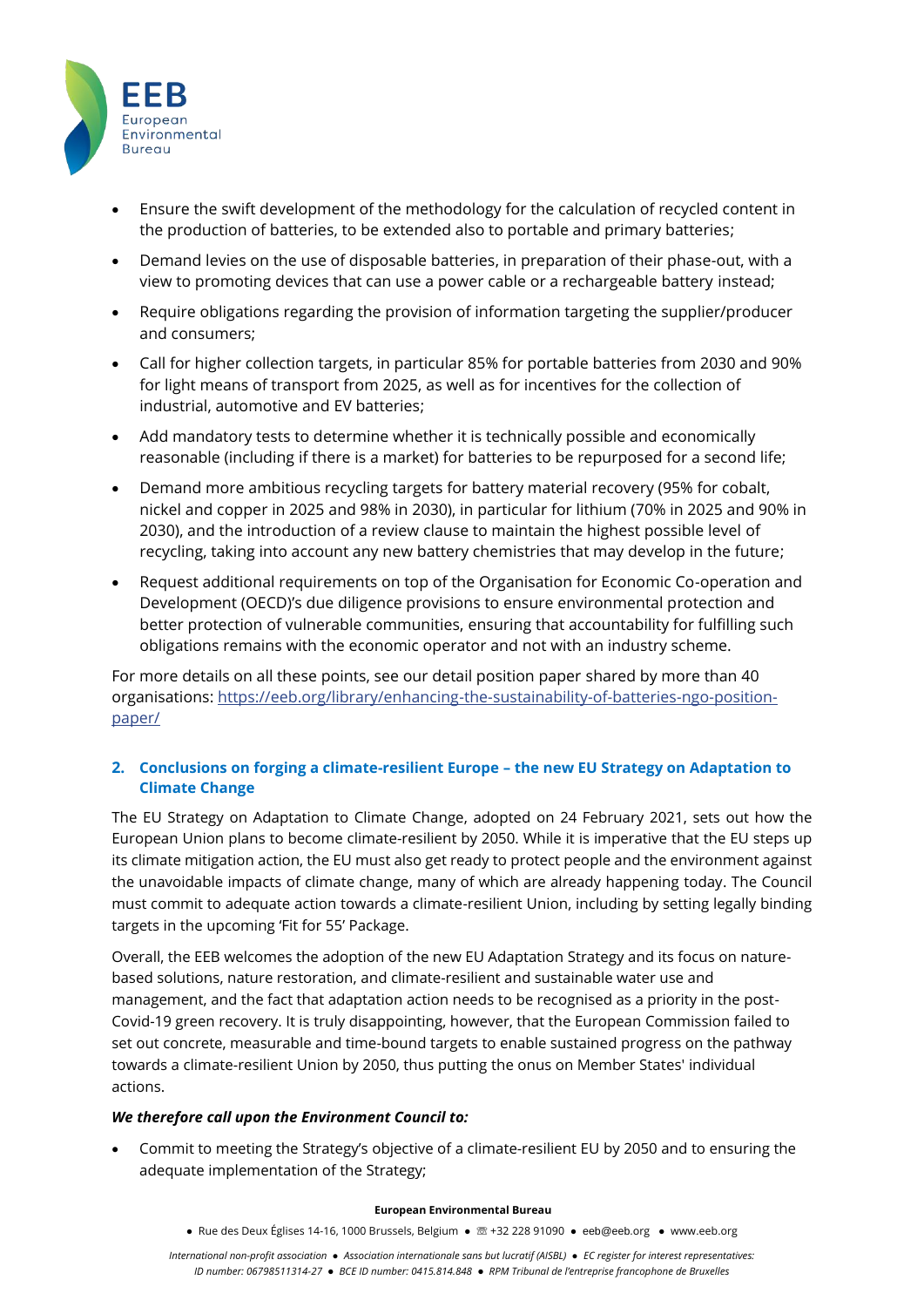

- Increase the ambition of the Strategy in recognition of the urgent need to address the unavoidable impacts of climate change by including concrete, time-bound and legally binding measures in the upcoming climate legislation to provide people across the EU with equal levels of protection and resilience against the impacts of the climate crisis;
- Demand a clear time plan for the implementation of the commitments in the Strategy from the Commission with concrete requirements, clear measures, deadlines and a suitable monitoring framework to ensure that the EU is on track to meet its 2050 objectives;
- Strengthen the focus on the large-scale deployment of nature-based solutions and nature restoration as a key opportunity for synergistic solutions that also address the biodiversity crisis;
- Call for the achievement of the climate-resilient and sustainable use and management of water by improving water allocation as well as the implementation and enforcement of the Water Framework Directive;
- Call for and contribute to the better mainstreaming of adaptation across all sectors and policies, especially in agriculture, forestry, fisheries, the building sector, renovation and spatial planning;
- Significantly step up national level efforts on adaptation in line with the precautionary principle in order to protect human health, wellbeing and fundamental rights, especially of younger generations;
- Recognise climate adaptation as a priority for the post-Covid-19 green recovery and integrate climate adaptation as a core element of National Recovery and Resilience Plans and other financial instruments.

### **3. EU Communication on the EU Action Plan on Zero Pollution**

The European Green Deal's commitment to create a toxic-free environment and achieve zero pollution is an essential and long-awaited commitment to put people's health and the protection of environment centre stage in policy making, while giving a clear direction to business as to the common future that we seek. The Pathway to a Healthy Planet for All - EU Action Plan: 'Towards Zero Pollution for Air, Water and Soil' (ZPAP), launched on 12 May, is a key piece of the European Green Deal. While eclipsed by a policy focus on climate change, zero pollution, like biodiversity, needs to be tackled with equal ambition. They are each of existential importance.

Pollution is the leading environmental [cause](https://www.thelancet.com/pb-assets/Lancet/stories/commissions/pollution-2017/Pollution_and_Health_Infographic.pdf) of disease and premature deaths. This "[incessant](https://www.ohchr.org/EN/Issues/Environment/SRToxicsandhumanrights/Pages/Index.aspx)  [exposure](https://www.ohchr.org/EN/Issues/Environment/SRToxicsandhumanrights/Pages/Index.aspx)" is linked to a [silent pandemic](https://www.ohchr.org/en/NewsEvents/Pages/DisplayNews.aspx?NewsID=23788&LangID=E) of disease, according to the UN. Toxic air, water, soils and workplaces are [estimated](https://www.thelancet.com/commissions/pollution-and-health) to kill at least 9 million people a year worldwide. The costs of pollution also need to be considered: the Second Clean Air Outlook by the European Commission, published in 2021, estimated air pollution health costs to be, in 2005, €527-1519 billion (using core values) or €713- 2005 billion (using supplementary values). Additionally, costs for materials, crops, forests and ecosystems have been estimated by the same study, amounting jointly to €44-53 billion (also for the year 2005).

The aim of the new plan is to prevent, minimise and remediate the pollution of air, water, soil and noise pollution across the EU, strengthening its commitment to protect people's health and the environment. It also aspires to embrace global responsibility for pollution which has always been an Achilles heel to statements of EU leadership. The ZPAP narrative is attractive, however the proposal largely presents already agreed commitments and falls short on ramping up action to prevent

#### **European Environmental Bureau**

**●** Rue des Deux Églises 14-16, 1000 Brussels, Belgium ● ☏ +32 228 91090 ● eeb@eeb.org ● www.eeb.org

*International non-profit association ● Association internationale sans but lucratif (AISBL) ● EC register for interest representatives: ID number: 06798511314-27* **●** *BCE ID number: 0415.814.848* **●** *RPM Tribunal de l'entreprise francophone de Bruxelles*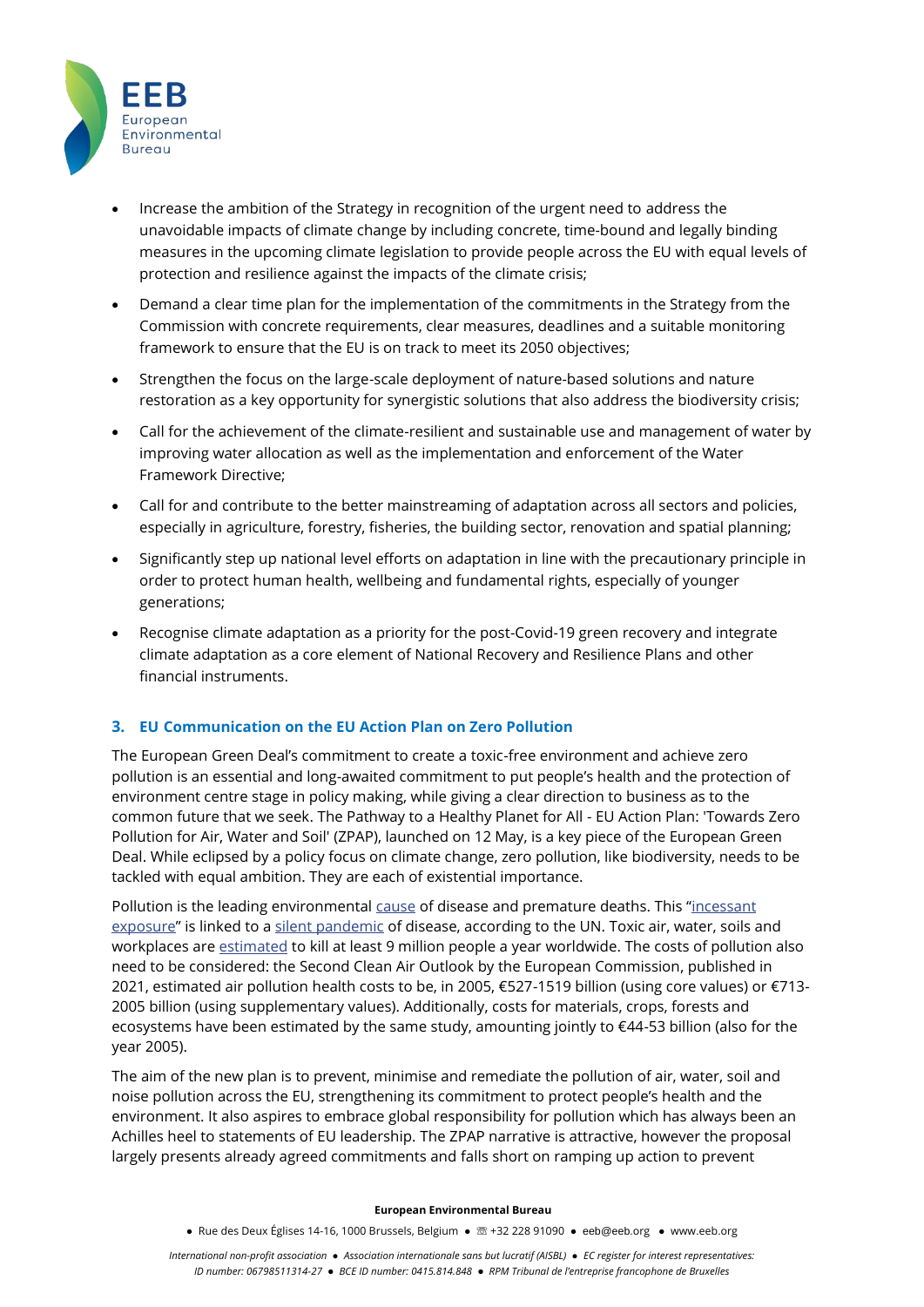

pollution at source and to make polluters pay. It is not yet the convincing zero pollution action plan that is needed.

### *We therefore call upon the Environment Council to:*

- Adopt Council Conclusions on Zero Pollution to raise the ambition of the EU towards reducing pollution by identifying the correct level of ambition (reflecting the fact that there are no safe levels of pollution) and highlighting priorities on where additional action is needed;
- Promote the notion that a 'zero pollution' commitment actually means zero pollution and not a difficult-to-define concept of zero harm to people and planet that would lead to decades of fighting over where to draw the regulatory line and what level of pollution is 'acceptable';
- Welcome and strengthen (and implement nationally) the commitment to move from the current approach that relies on clean up, remediation and control to one prioritising prevention, elimination and substitution;
- Encourage an integrated approach towards pollution, i.e. ensure that all pollution is treated together to avoid potential trade-offs from a single pollutant focus and push for the mainstreaming of this integrated approach. Policy coherence and greater attention to cobenefits must guide decision-makers in setting the right priorities;
- Promote the use of instruments to implement the prevention, precautionary and polluter pays principles as recalled in the ZPAP (which unfortunately does not adequately define the necessary action to respect these principles). Domestic action on the polluter pays principle is also needed, given the Member States' competency and domestic interests in public health. The current national recovery and resilience plans are an opportunity for embracing and communicating policy reform;
- Commit to the strengthening of EU standards on air pollution to fully align them with the upcoming WHO guidelines on air quality; embrace the aim to reduce premature deaths and diseases due to anthropogenic air pollution to zero and ensure that air pollution impacts on ecosystems and biodiversity are reduced so as to not exceed critical loads and levels that undermine ecosystem resilience;
- Push for a stand-alone legal framework to protect soil, similar to the framework that is already in place for water and air quality, this being the only way to reduce pollution and ensure that our soil is able to produce healthy food that is free of harmful substances;
- Promote comprehensive action to reduce noise pollution nationally and encourage a timely and ambitious review of the Environmental Noise Directive, addressing noise as the second biggest environmental health threat in Europe after air pollution; commit to complying with the WHO Environmental Noise Guidelines for the European Region's standards on traffic, railway, aircraft, wind turbine and leisure noise, therefore reducing noise exposure and related health and environmental damage;
- Demand that the legal reviews of water legislation match the real zero pollution vision and ensure that other EU sectoral policies and budgets are used to their full potential to tackle water pollution and make polluters pay;
- Ensure that light pollution is treated within the roll-out of the ZPAP and in national plans given its importance to insect loss;
- Promote transparency by emphasizing the need of improved tools for benchmarking, compliance promotion and progress tracking;

### **European Environmental Bureau**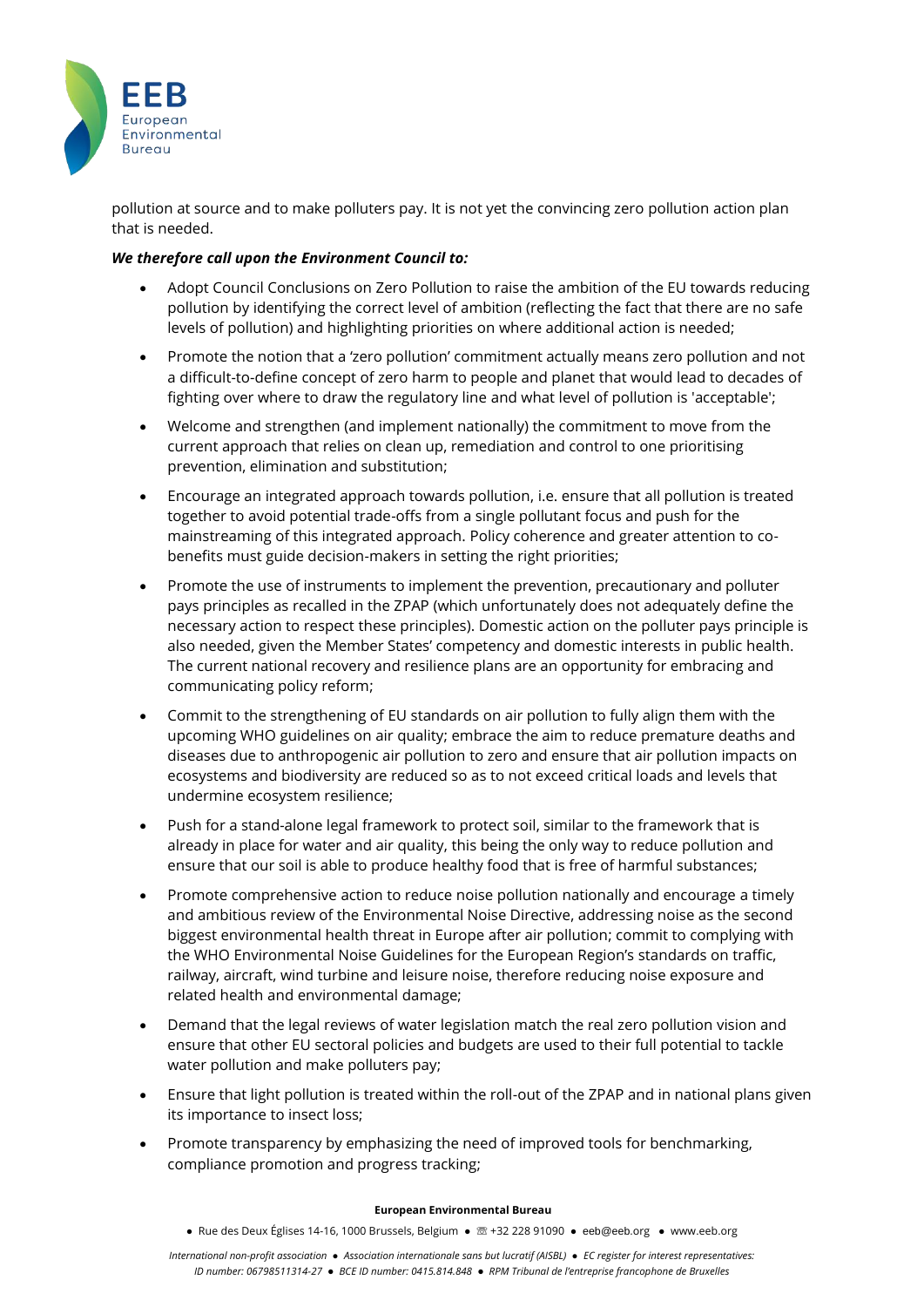

• Given the importance of zero pollution for all EU citizens and across Member States, strengthen not just EU policy, but review and strengthen also national and regional policies towards prevention and zero harm and ensure zero money for pollution by reforming national subsidies and fully respecting the 'do no harm' principle in the national recovery and resilience plans.

*Se[e EEB vision for a zero pollution future](https://eeb.org/library/civil-society-vision-for-a-zero-pollution-future/)* 

## **4. Regulation amending Aarhus Regulation (EC) No 1367/2006**

On 14 October 2020, the Commission published its much-anticipated proposal for the revision of the Aarhus Regulation. The Commission proposal would remove some of the existing restrictions, while maintaining others and even adding some new ones.

The Council's General Approach, in large part supporting the Commission proposal, was adopted on 21 December 2020 and therefore before the Aarhus Convention Compliance Committee (ACCC) had finalised its advice on the position of the Commission on whether it would sufficiently amend the Aarhus Regulation in a way that would make the EU compliant with the Convention. The ACCC's advice issued on 12 February 2021 pointed out four main areas that still needed to be worked on for the EU to not fall short of compliance. These notably included the exclusion of decisions that require implementing measures and of State aid decisions taken by EU institutions from the scope of the Regulation.

Unfortunately, doubts have been misleadingly raised about whether these issues can be tackled within the framework of the EU's legal order. The legal position, as expressed for instance in a [letter](https://www.thegoodlobby.eu/wp-content/uploads/2021/04/Open-Letter-Aarhus-Convention-from-The-Good-Lobby-legal-academics-and-scholars1.pdf) supported by hundreds of jurists from all over Europe, is however completely clear: there is no legal obstacle under the EU Treaties to addressing these issues in line with the ACCC advice. Furthermore, there is no basis in the Convention for such exclusions, which would effectively mean that some of the decisions that have the biggest impact on the environment, for example public funding of the carbon economy, cannot be challenged. The EU risks being found to remain in non-compliance with international law should these problems not be solved before or during the trilogues.

The [European Parliament's position](https://www.europarl.europa.eu/doceo/document/TA-9-2021-0254_EN.html) adopted on 20 May 2021 attempts to align itself with the ACCC's advice so that the EU follows international law while respecting the EU legal order. It is crucial that the Council now follows the lead of the Parliament and revises its general approach to reflect the ACCC advice.

### *We therefore call upon the Environment Council to:*

- Ensure that the Commission's proposal is strengthened through the co-decision process, in line with the ACCC advice, with a view to addressing the democratic deficit caused by insufficient access to justice at the heart of the EU's environmental decision-making processes;
- Commit to ensuring that the EU fully complies with international law obligations under the Aarhus Convention by the time of the Aarhus MoP-7 in October this year.

Further details of our recommendations can be found in the [joint letter](https://eeb.org/library/revision-of-the-aarhus-regulation-follow-up-ngo-letter-to-environment-ministers-of-the-eu/) from the EEB, ClientEarth and Justice & Environment dated 15 February 2021 and a [Green 10 letter](https://eeb.org/library/ensuring-compliance-with-international-law-through-aarhus-regulation-revision-green10-letter/) addressed to the European Parliament dated 11 March 2021.

#### **European Environmental Bureau**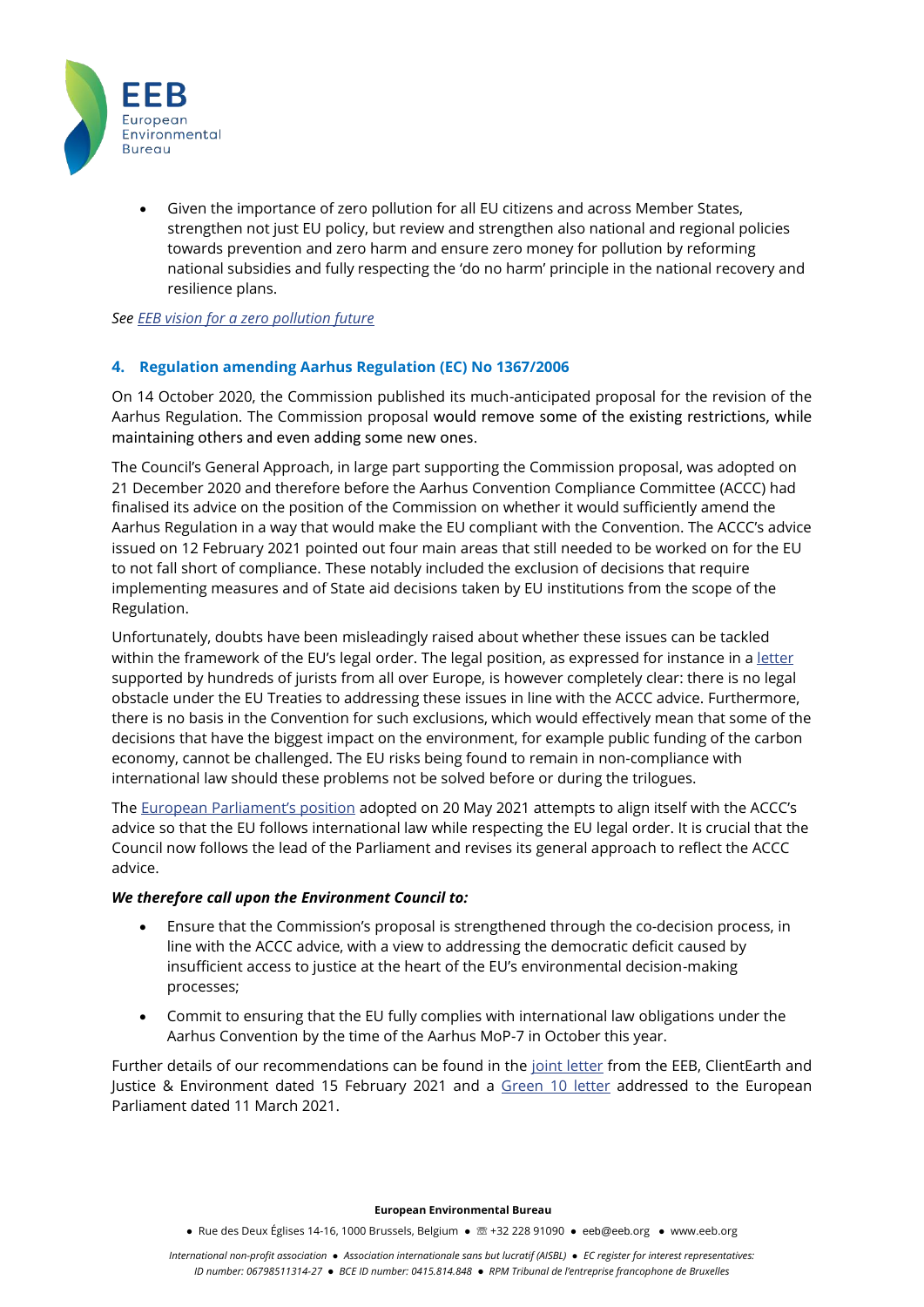

# **5. Decision on the 8th Environment Action Programme**

The  $8<sup>th</sup>$  Environment Action Programme (8EAP), the subject of a Commission proposal published on 14 October 2020, is a key co-decision-based instrument and long-term tool for environmental and climate policy planning until 2030, with a 2050 vision to "live well, within the planetary boundaries." Through its commitment to monitor the proposed thematic objectives, it will be a key monitoring tool for the European Green Deal, as well as the SDGs. However, the 8EAP proposal, while it is welcome and contains a range of important commitments, is too weak to be fully fit for purpose, to meet its objectives and to address the environmental crises. It is essential that the 8EAP foresees not just monitoring but commits to effective and appropriate governance – i.e. talking about progress at the right level to make a difference – and ensures strong policy responses where progress is insufficient. There are a wide range of areas where the proposal can be strengthened – some already being embraced in the Council's compromise proposal and others in the European Parliament amendments being tabled.

## *We therefore call upon the Environment Council to*:

- Complement the proposed 2029 evaluation with a mid-term evaluation in 2024. This evaluation should focus not only on progress of the 8EAP's environmental priorities but should also contribute to assessing progress on the environmental aspects of the EGD and SDGs. The assessment should also be a basis for policy responses where progress is insufficient;
- Ensure annual monitoring of progress and commit to discussing progress at high levels in each of the European institutions. Annual progress on 8EAP objectives and EGD and SDG implementation should be discussed not only in the European Semester, but also in all relevant Council formations and committees of the European Parliament (EP), at Head of State level, College of Commissioners and in the EP Plenary, given the fundamental importance of these instruments to the EU and our common future;
- Strengthen the monitoring framework to include the level of systemic transformation and system lock-in and the state and resilience of Europe's ecosystems, and build up the indicator set on the "wellbeing compass"; furthermore, strengthen indicators on policy incoherence and other governance shortcomings to be able to better understand and target the key drivers of the environmental crises, focusing on causes rather than symptoms;
- Articulate clear policy response mechanisms to be triggered by insufficient progress or new evidence on emerging issues. The 8EAP text should be strengthened so that insufficient progress triggers new or reformed legislation that leads to financial incentives and penalties and initiates governance changes to ensure that objectives are met, that the polluter pays principle is upheld and that policy coherence and implementation are guaranteed;
- Strengthen the "regenerative economy" by committing to integrate it across policies, by setting indicators for regular progress monitoring and by regularly reporting on whether EU policies and the EU economy are giving back more to the planet than they are taking. Integrate indicators and results into the European Semester and wider policy discourse;
- Deepen the commitment to the Wellbeing Economy and nurture the growing alliance of wellbeing governments (New-Zealand, Scotland, Iceland, Finland and Wales); embrace a broader assessment of wellbeing indicators beyond GDP indicators, and integrate these into all policy frameworks, including the European Semester. Build on national experience and take note of the

### **European Environmental Bureau**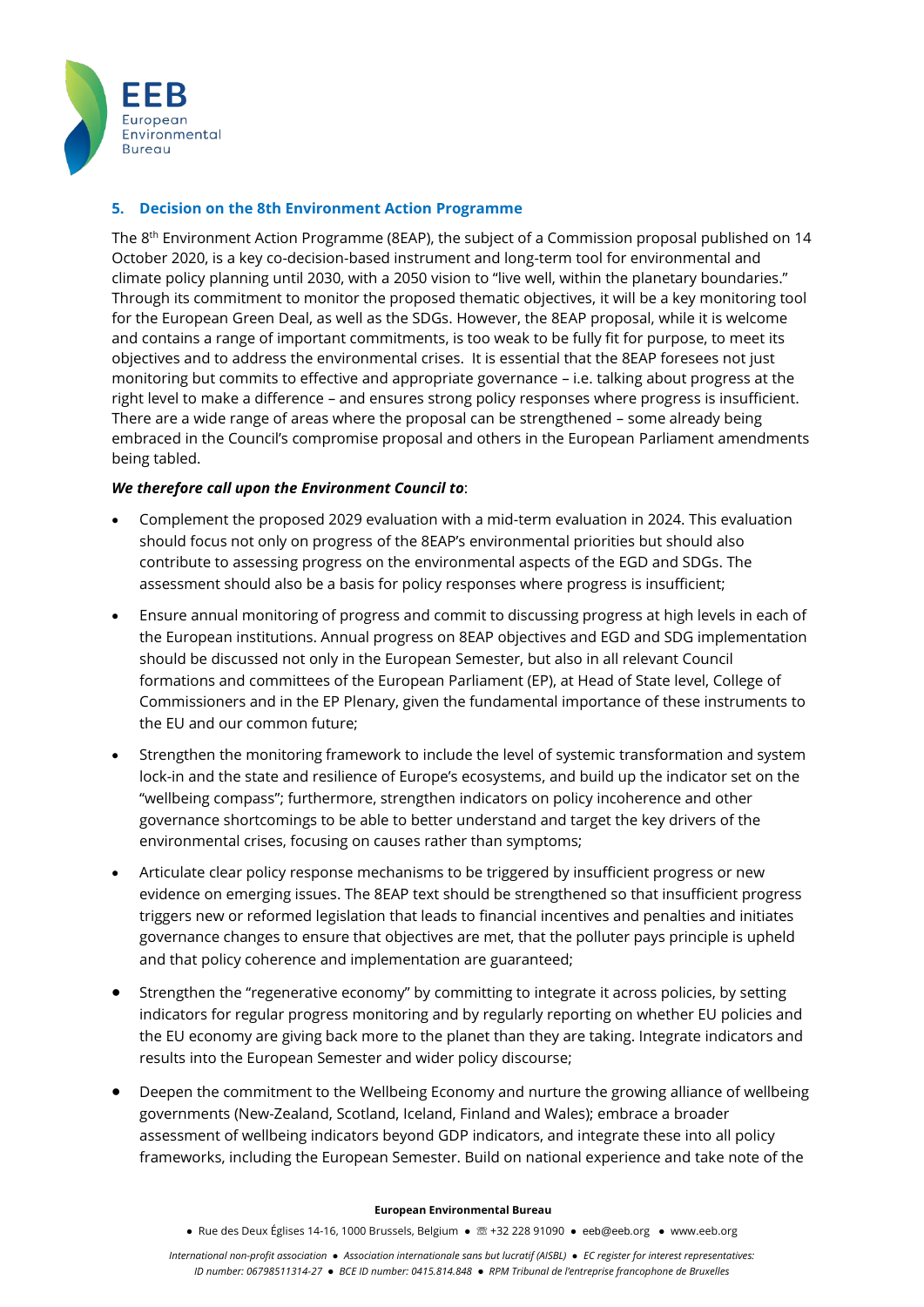

EEB-Oxfam Germany report *[Towards a wellbeing economy that serves people and nature](https://eeb.org/library/summary-towards-a-wellbeing-economy-that-serves-people-and-nature/)* and the event under Portuguese presidency on 8 June 2021 – *[The Path to a Wellbeing Economy](https://www.facebook.com/events/1459961527681171)*;

• Use the 8EAP to make a strong commitment to reform environmentally harmful subsidies as these will otherwise undermine progress on the 8EAP (and EGD and SDG) objectives. A commitment should also be made to having regular national accounts on subsidies (Environmentally Related Transfers) to ensure transparency and visibility of subsidies. This is possible under Article 10 of the EU Regulation 691/2011 on European environmental economic accounts.

For more details see the EEB's [feedback](https://eeb.org/library/eeb-feedback-on-the-8th-environment-action-programme-8eap/) to the Commission's 8EAP proposal.

# **6. Slovenian Presidency of the Council of the EU**

The Slovenian Presidency of the Council of the EU will hopefully see Europe fully emerge from the Corona crisis with a strong sense of solidarity and building back better. Slovenia will inherit very significant legislative and policy responsibilities for its leadership, building on the current and earlier Portuguese and German Presidencies in the DE-PT-SI Trio from July 2020 to December 2021.

Particularly high-profile climate and environmental dossiers include the Fit-for-55 Package which reforms a dozen policy files and the Zero Pollution Action Plan. It will also have important responsibility in the area of circular economy where the Textiles Strategy, Sustainable Product Policy, and circular economics initiative will feature, in biodiversity related policies given the Forest Strategy, the Mobility Package, TEN-E Regulation, and the greening the European Semester. It may also oversee the finalisation of the hydrogen strategy and Battery Regulation where an agreement on a "general approach" is expected during the Portuguese Presidency.

The Slovenian Council Presidency will also potentially lead the EU (if no further Covid delays) in a range of critically important international environmental and climate fora – international biodiversity meetings in Kunming, China 11-24 October (tbc) focusing on the CBD COP 15, Cartagena COP-MOP 10, as well as the Nagoya COP-MOP 4; the Climate COP: UNFCCC COP 26 in Glasgow 9-20 November that will welcome back the USA; the ICCM 5 (SAICM) on chemicals on 5-9 July, in Bonn, Germany; MOP 7 of the Aarhus Convention on 18-21 October in Geneva; and the Triple COP BRS: COP 15 Basel, COP 10 Rotterdam and COP 10 Stockholm, over the period 19-30 July in Geneva, Switzerland.

# *We therefore call upon the upcoming Slovenian Presidency and the Environment Council to*:

- Ensure that the European Green Deal is at the heart of the Slovenian presidency programme with commitments to advance on climate, environment and health dossiers;
- Help guarantee an EU leadership on progressing commitments and actions on climate change, environment and health by adopting commitments for transformative approaches to respond to global challenges and to lead by example at home.
- As artificial intelligence is one of the priorities of the Slovenian presidency in the context of a commitment to the digital and green transition as well as a resilient European Union, encourage that AI is targeted to support people and planet – and an active tool for decarbonisation, circular economy and zero pollution ambitions, while fully embracing the ethical dimension of AI.
- Build on the progress made by the German and current Portuguese presidency, and create a positive legacy and strong platform for future progress under the next French, Czech and Swedish presidency trio.

### **European Environmental Bureau**